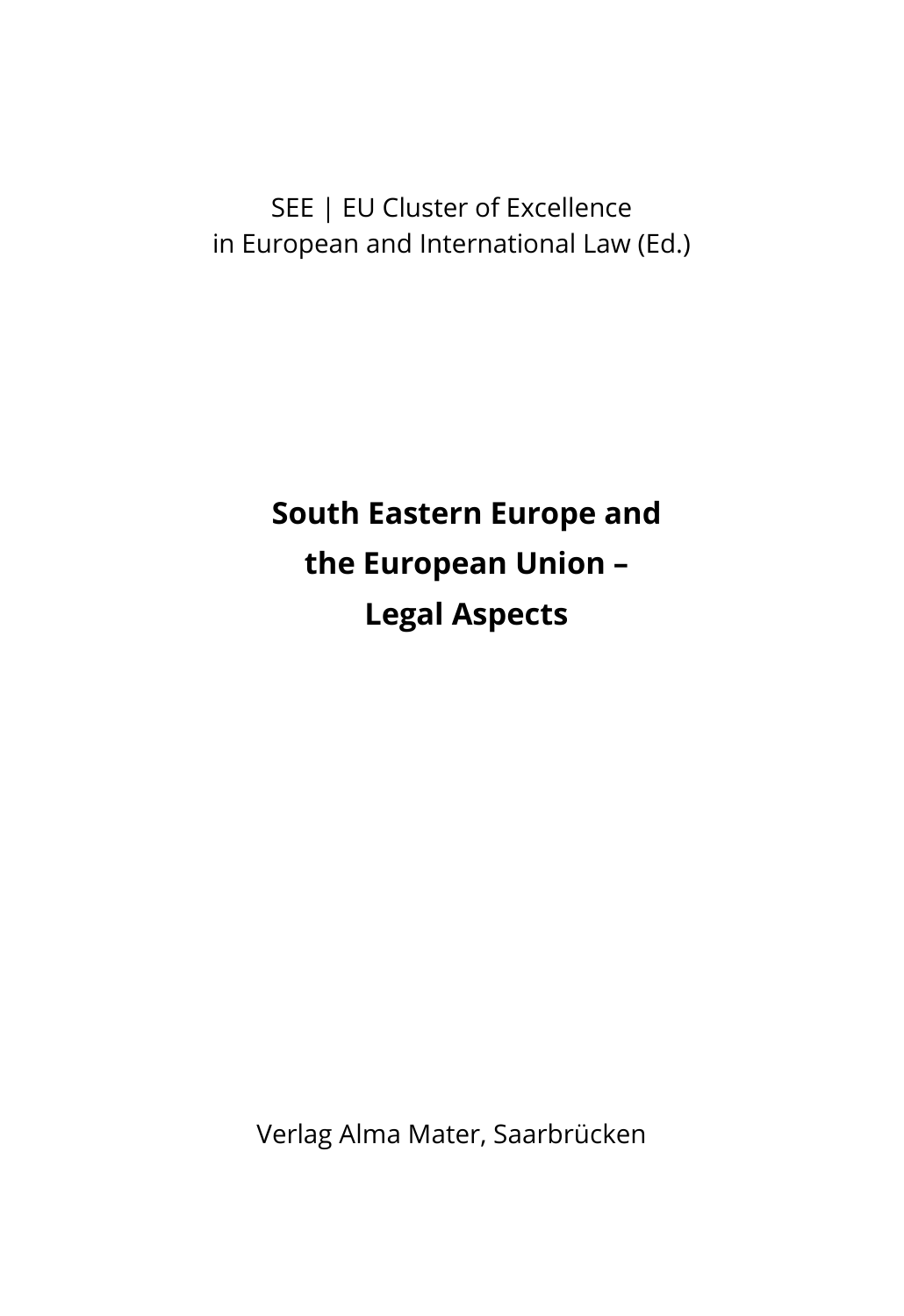## **Preface**

This publication is the first volume of the series of papers of the SEE | EU Cluster of Excellence in European and International Law. The series is a compilation of articles from authors of different partner law faculties in Germany and South Eastern Europe.

The Europa-Institut of Saarland University is the leading partner of the SEE | EU Cluster of Excellence in European and International Law, along with the law faculties of: the University of Belgrade (Serbia), Montenegro (Podgorica, Montenegro), Sarajevo (Bosnia and Herzegovina), Skopje (Macedonia), Tirana (Albania) and Zagreb (Croatia), and the South East European Law School Network. The project is supported and sponsored by the German Academic Exchange Service (DAAD) as well as the German Federal Ministry of Education and Research, and aims to promote the outstanding capabilities in research and teaching in the field of European and International Law.

The SEE | EU Cluster of Excellence in European and International Law will improve not only the cooperation between Germany and the South East European countries but also the cross-border regional and local cooperation in the areas of teaching and research as well as the development of common structures and strategies. The Cluster of Excellence seeks to explore new avenues in the transfer of knowledge; sharing expertise and experiences will strengthen the profile of each partner and the network as a whole. Therefore, the Cluster will implement various measures and activities aspiring to achieve the set goals: eLearning modules, a model curriculum, a graduate school, a number of research projects, summer schools, library cooperation and various publications.

This collection of papers can serve as a forum for academic staff and young academics of the partner faculties in the SEE | EU Cluster of Excellence to publish their research results on relevant questions in European and International Law. In addition to the traditional areas of law, specific areas of interest include: the integration of SEE countries in the European Union, issues of legal reform and implementation of the acquis communautaire, best practices in legal reform, and approximation of legislation in the region of South Eastern Europe and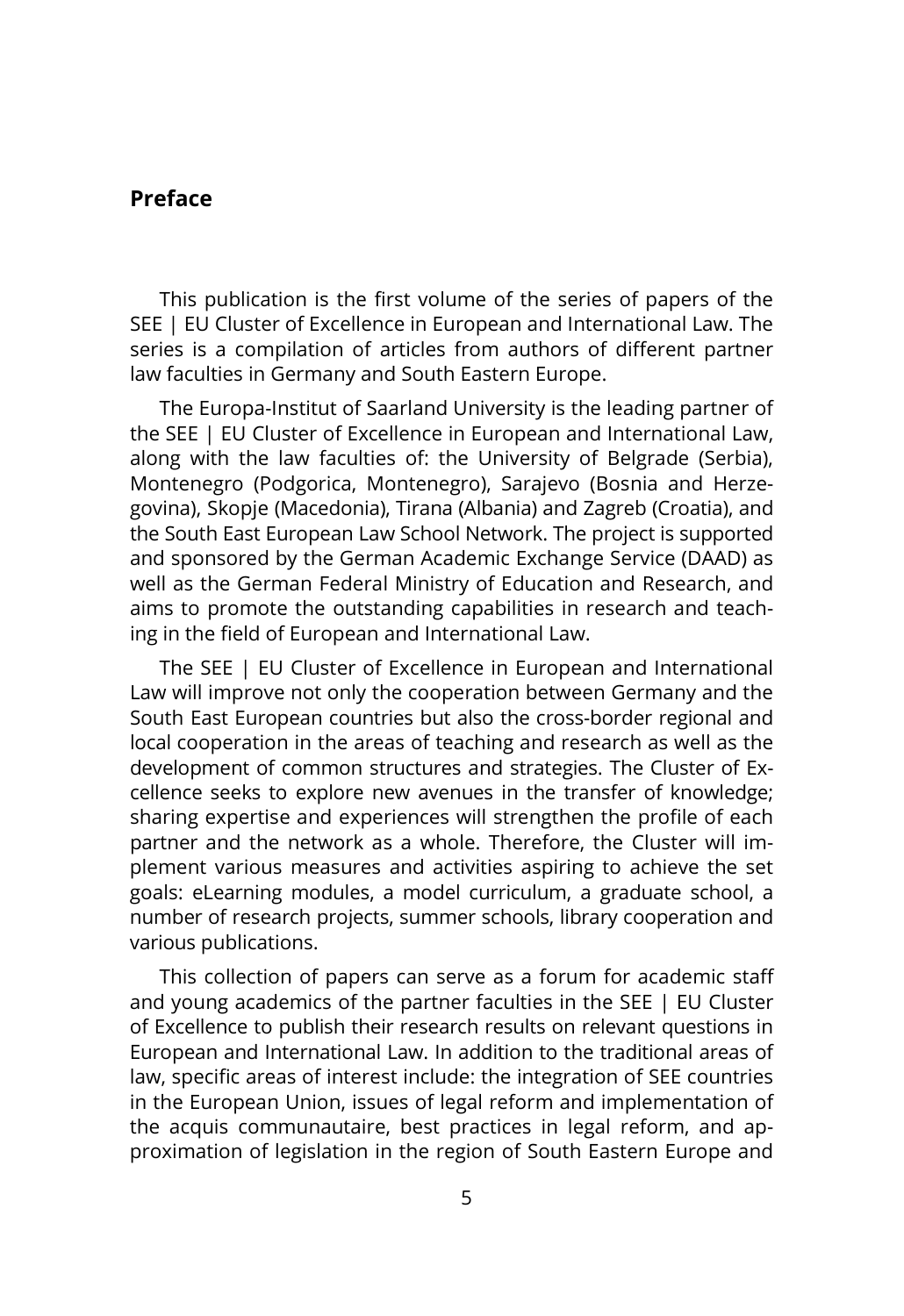the EU. The series will be published on a yearly basis and is peerreviewed by the Editorial Board.

The SEE | EU Cluster of Excellence in European and International Law • Series of Papers 2015 encompasses twelve papers of academic staff and junior researchers from the law faculties in Belgrade, Osijek, Rijeka, Skopje and Tirana. This issue covers a broad variety of topics and illustrates the wide range of topics connected to European and International Law. Particular topics in this volume discuss e.g. refugee law, company law, and comparative law. Most notably, several of these published papers constitute adaptations of the presentations held at the Cluster of Excellence's Launch Conference at the Europa-Institut in Saarbrücken in November 2015.

We thank the German Academic Exchange Service (DAAD) and the German Federal Ministry for Education and Research for their financial support. We owe our special thanks to all authors for their contribution as well as to Ass. iur. Mareike Fröhlich LL.M. and Ass. iur. Anja Trautmann LL.M. who made this book possible.

We are confident that the SEE | EU Cluster of Excellence in European and International Law • Series of Papers will raise the interest in European and International Law and contribute to the achievement of the SEE | EU Cluster of Excellence in European and International Law's goals.

Saarbrücken, December 2015

Prof. Dr. Marc Bungenberg LL.M., Director Europa-Institut of Saarland University

Prof. Dr. Thomas Giegerich LL.M., Director Europa-Institut of Saarland University

Prof. Dr. Goran Koevski, Manager Centre for the South East European Law School Network (SEELS)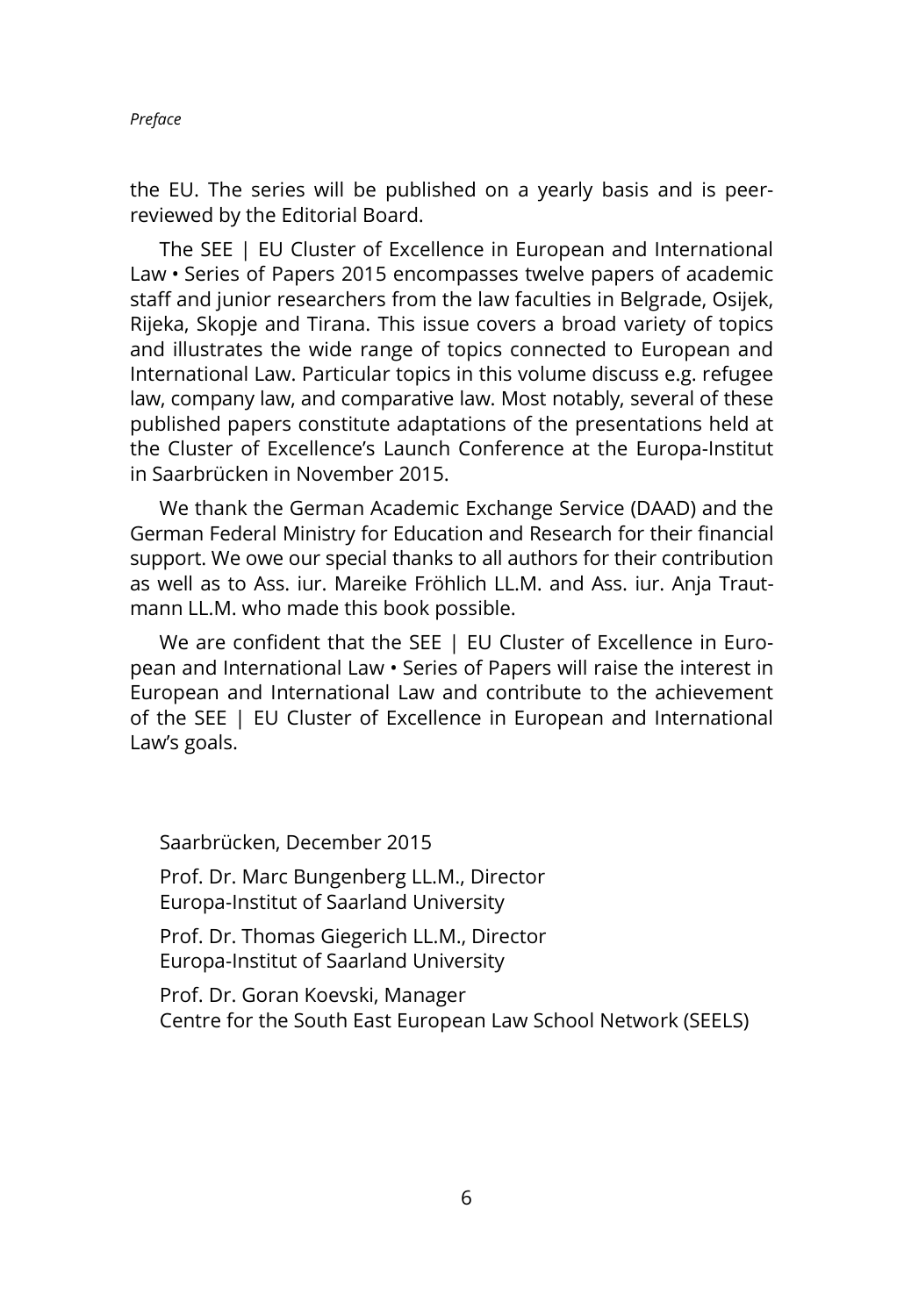## **Contents**

| The Enlargement of the Western Balkan Countries<br>in the European Union: A Comparison with the<br>Accession Criteria for Eastern European Countries                                                           | 9  |
|----------------------------------------------------------------------------------------------------------------------------------------------------------------------------------------------------------------|----|
| Fjoralba Caka                                                                                                                                                                                                  |    |
| Neither Asylum Seekers nor Refugees?<br>What is the Legal Status of Persons who are likely<br>to be Refugees but who do not apply for Asylum<br>in the "Transit" Country? - Focus on Serbia<br>Bojana Čučković | 29 |
| Sale of Consumer Goods under Albanian Legislation<br>- The Influence of European Regulations and further<br>Challenges -<br>Nada Dollani                                                                       | 47 |
| Internalization of International Law, Europeanization                                                                                                                                                          |    |
| of National Judiciaries, and Rule of Law:<br>A Need for Re-Conceptualization of the Judicial<br>Function in Southeast Europe?<br>Sašo Georgievski                                                              | 67 |
| Right of Establishment: Serbian Company Law                                                                                                                                                                    | 77 |
| Tatjana Jevremović Petrović                                                                                                                                                                                    |    |
| Potential Jurisdictional Bases for Bringing Corporate-Related<br>Human Rights Abuse Cases before Croatian Courts                                                                                               | 93 |
| Ivana Kunda and Eduard Kunštek                                                                                                                                                                                 |    |